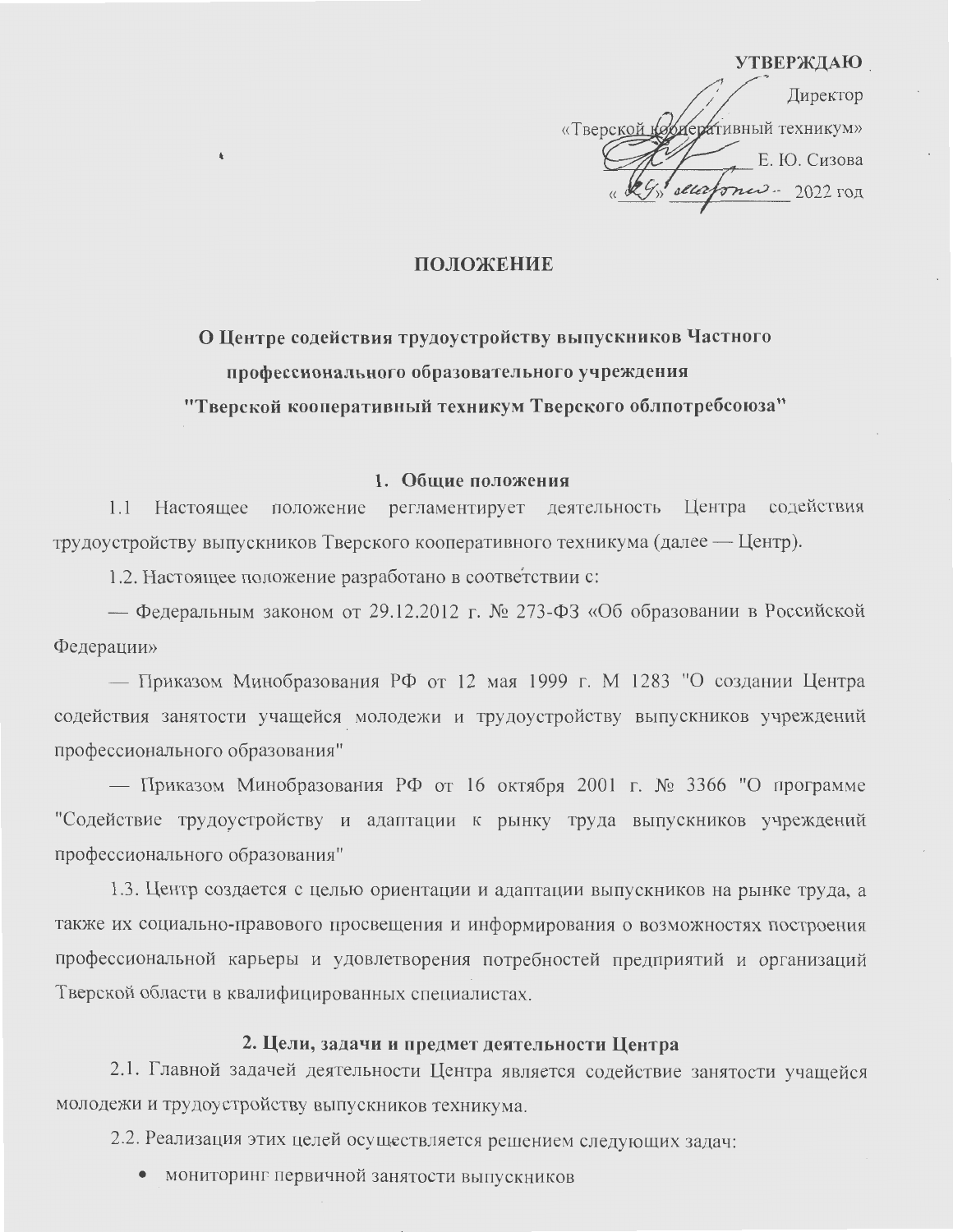- организация производственных практик, временной занятости обучающихся в свободное от учебы время, трудоустройство выпускников
- проведение анализа спроса профессий и специальностей на региональном рынке труда
- информирование обучающихся о предприятиях, организациях и их вакансиях
- обучение выпускников методам поиска работы и трудоустройства
- установление договорных отношений с работодателями на подготовку квалифицированных кадров
- согласование с работодателями перспективных планов по количеству и качеству подготовки квалифицированных кадров разработка и внедрение мероприятий но повышению эффективности трудоустройства в соответствии с требованиями рынка труда (профориентация, презентации предприятий, встречи выпускников с работодателями и т.п.)
- определение целевой группы работодателей по каждой профессии и специальности

2.3. Предметом деятельности Службы является:

- оказание услуг выпускнику техникума в содействии трудоустройству и успешной социализации;
- предоставление информации и аналитических отчетов в соответствующие инстанции по трудоустройству.

# 3. Организация деятельности Центра

3.1. Центр осуществляет свою деятельность в соответствии с законодательством Российской Федерации, уставом ЧПОУ «Тверской кооперативный техникум» и настоящим Положением.

3.2. Центр осуществляет следующие виды деятельности в области содействия трудоустройству выпускников:

- взаимодействие с местными органами власти, в том числе с территориальными государственной службы населения, занятости кадровыми органами общественными объединениями, агентствами, организациями заинтересованными в улучшении положения выпускников на рынке труда
- сотрудничество и установление договорных отношений с учреждениями, выступающими в качестве работодателей для выпускников, социальными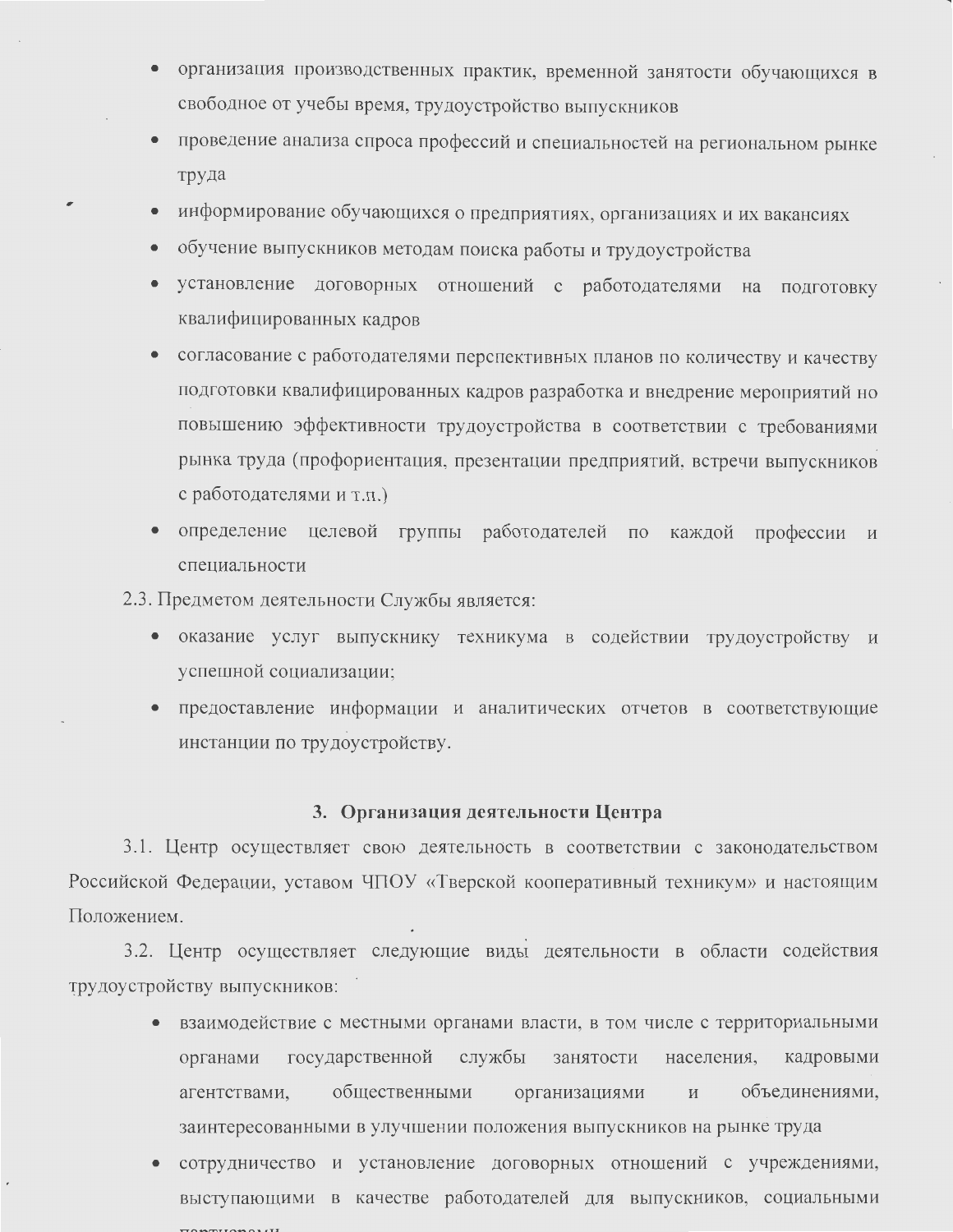- проведение консультаций с обучающимися, в том числе индивидуально, направленных на содействие трудоустройству
- организация практической подготовки, в том числе производственной практики,  $\bullet$ предусмотренной учебным планом
- участие в работе совещаний, семинаров и конференций по направлениям деятельности Центра
- установление и поддержание связи с выпускниками и работодателями
- анализ квалификационных характеристик выпускников от работодателей
- внесение предложений по корректировке учебных планов в соответствии с  $\bullet$ требованиями работодателей к уровню выпускника
- проведение маркетинговых исследований на региональном рынке труда, анализ  $\bullet$ текущей перспективной потребности работодателей в выпускниках техникума
- ведение информационной и рекламной деятельности, направленной  $\bullet$ на профориентацию и содействию трудоустройству выпускников
- сбор, обобщение и анализ представления обучающимся информации и  $\bullet$ состоянии и тенденция рынка труда, о требованиях, предъявляемых соискателю рабочего места
- предоставление работодателям информации о выпускниках техникума  $\bullet$
- формирование банка данных вакансий, предлагаемых работодателями по соответствующим направлениям подготовки (профессиям/специальностям)
- повышение уровня конкурентоспособности обучающихся техникума и его  $\bullet$ выпускников, их информированности о состоянии и тенденция с целью обеспечения максимальной возможности их трудоустройства
- мониторинг трудоустройства выпускников  $\bullet$
- проведение организованных мероприятий (дней открытых дверей, ярмарок вакансии, презентаций предприятия - работодателей, встреч студентов в выпускниками прошлых лет, встреч с работодателями и т.д.)
- информации по трудоустройству на размещение сайте техникума  $\overline{M}$ информационных стендах;
- $\bullet$ предоставление информационных, аналитических, отчетных материалов в федеральные и региональные органы власти.